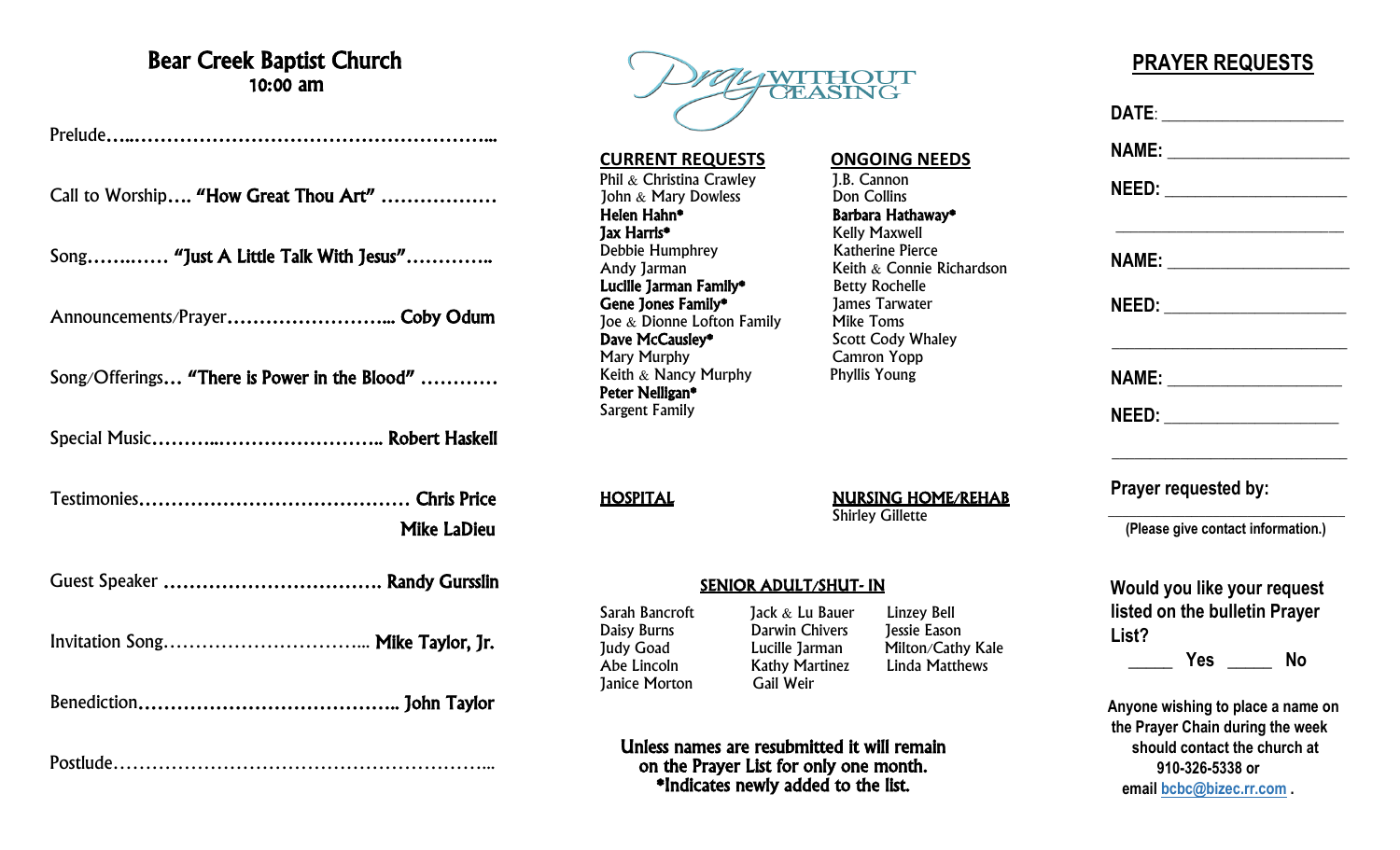

March 13 – Mar 19 Joe Lofton 910 -381 -9693

(Please place in wooden church at rear of sanctuary.)

BAPTIST MEN'S DAY 910 -915 -1688

Hubert NC 28539

March 6, 2022

910 -326